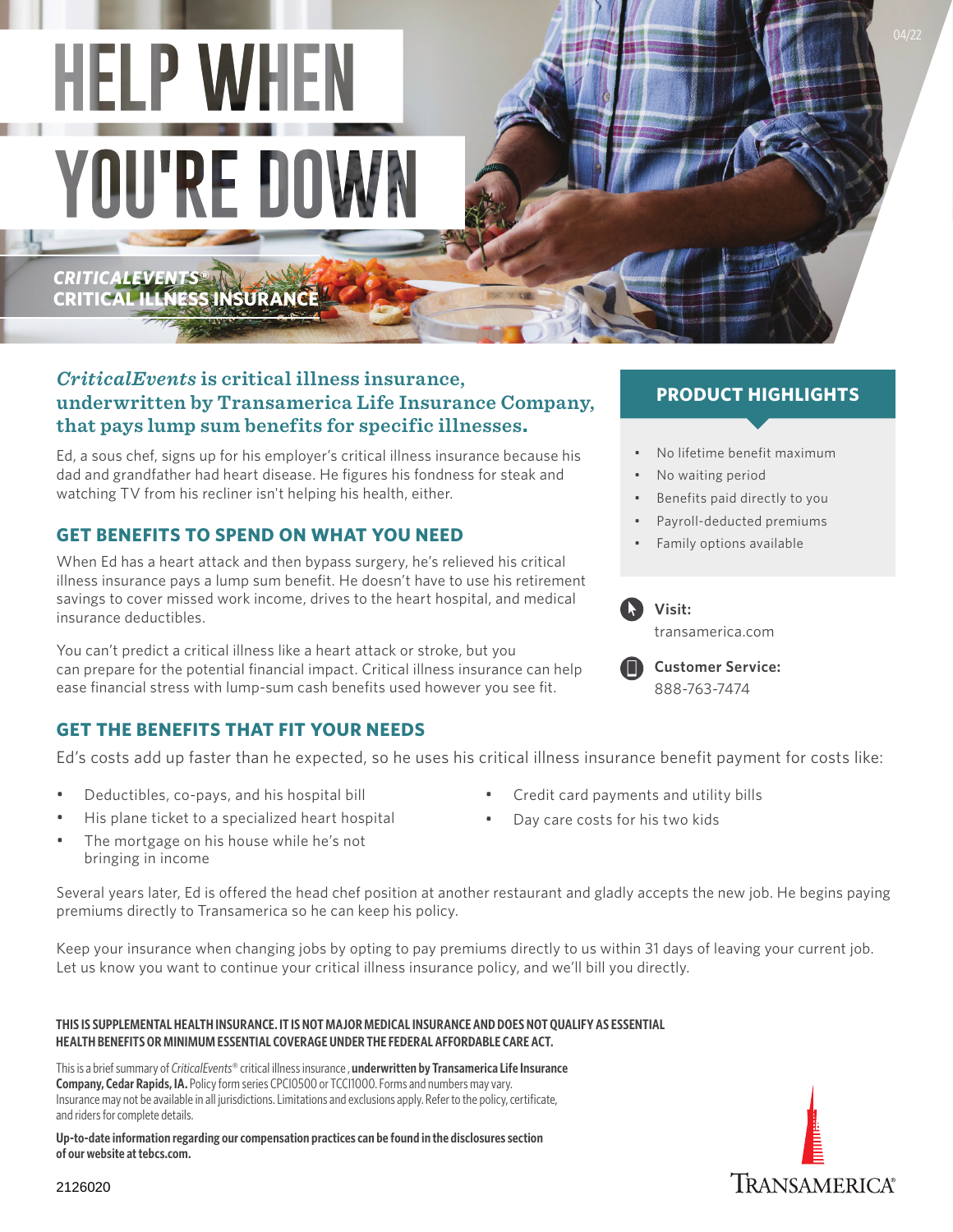# **Product Details**

An employee may purchase a benefit amount based on the premiums as shown in the following pages. A spouse and child dependent amount will be a percentage of the employee-elected amount. Employees and spouses are eligible at age 18 and up, eligible children from birth through age 25.

| <b>Base Policy Benefits</b>                                                                                                                                                                                                                            | Percentage<br>of Benefit | <b>Plan Option 1</b> |
|--------------------------------------------------------------------------------------------------------------------------------------------------------------------------------------------------------------------------------------------------------|--------------------------|----------------------|
| <b>Heart Attack</b>                                                                                                                                                                                                                                    | 100%                     | Included             |
| Stroke                                                                                                                                                                                                                                                 | 100%                     | Included             |
| Major Organ Failure                                                                                                                                                                                                                                    | 100%                     | Included             |
| <b>End Stage Renal Failure</b>                                                                                                                                                                                                                         | 100%                     | Included             |
| Other Specified Organ Failure (Loss of sight, speech, or hearing)                                                                                                                                                                                      | 100%                     | Included             |
| Miscellaneous Diseases - Amyotrophic Lateral Sclerosis (Lou Gehrig's Disease), Encephalitis/meningitis,<br>Rocky Mountain Spotted Fever, Typhoid Fever, Anthrax, Cholera, Primary Sclerosing Cholangitis (Walter<br>Payton's Disease) and Tuberculosis | 100%                     | Included             |
| Alzheimer's Disease                                                                                                                                                                                                                                    | 30%                      | Included             |
| Coronary Artery Disease Requiring Bypass Grafts                                                                                                                                                                                                        | 25%                      | Included             |
| Coronary Artery Disease Requiring Angioplasty/Stent                                                                                                                                                                                                    | 5%                       | Included             |

|                         | <b>Plan Option 1</b>                       |
|-------------------------|--------------------------------------------|
| Dependent Insurance     | 50%                                        |
| <b>First Occurrence</b> | First occurrence  <br>after effective date |
| Rate Structure          | Voluntary -<br>Attained Age                |

| <b>Cancer Benefit Rider</b>                   | Percentage<br>of Benefit | <b>Plan Option 1</b> |
|-----------------------------------------------|--------------------------|----------------------|
| <b>Invasive Cancer</b>                        | 100%                     | Included             |
| <b>Bone Marrow Failure</b>                    | 100%                     | Included             |
| Carcinoma In Situ                             | 25%                      | Included             |
| Prostate Cancer with TNM Classification of T1 | 25%                      | Included             |
| <b>Skin Cancer</b>                            | 5%                       | Included             |

| <b>Additional Benefit</b>                | <b>Plan Option 1</b> |
|------------------------------------------|----------------------|
| <b>Wellness Indemnity Benefit</b>        | \$50                 |
| Recurrent Critical Illness Benefit Rider | 50%                  |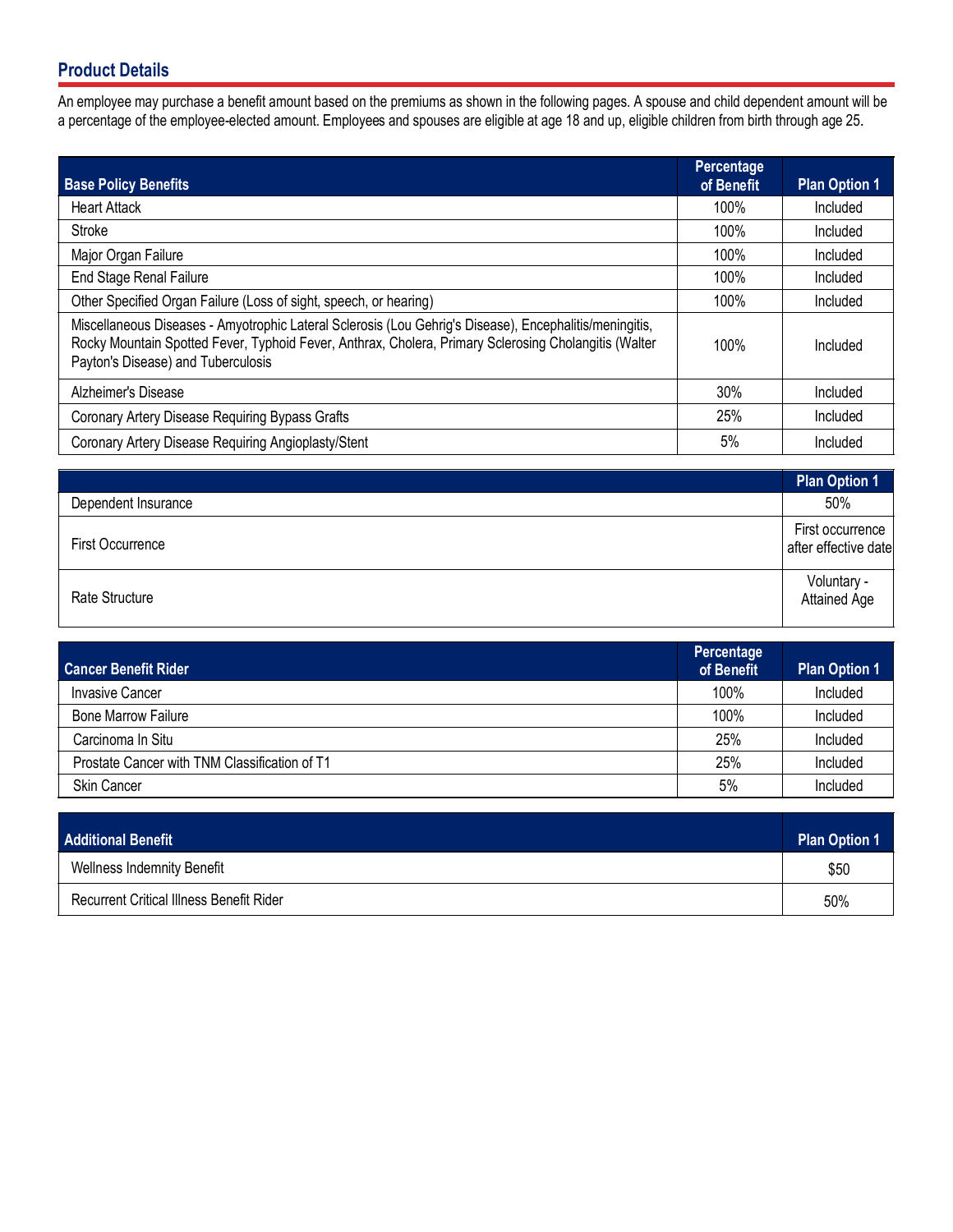# **Summary of Benefits**

#### **Critical Illness Benefit**

Critical illness insurance provides a lump-sum cash benefit which the employee can use however they wish. After the first occurrence critical illness diagnosis, the insured person will receive a lump-sum percentage of the elected benefit amount. The diagnosis must be made after the effective date of the certificate. Percentages for each covered critical illness are shown in the Product Details section of the proposal.

**For example**, if an employee purchased a benefit amount of \$30,000 and is diagnosed with a heart attack after the effective date, the employee will receive 100 percent of their benefit - a lump sum of \$30,000.

For a different and subsequent critical illness, the insured person will receive an additional lump-sum benefit as long as the diagnosis is made 90 days or more after the last critical illness for which a benefit was paid. If the last critical illness benefit payment under this certificate was less than 100 percent of the applicable benefit amount, we will waive the requirements that the newly diagnosed illness must be medically unrelated and separated by 90 days.

#### **Recurrent Critical Illness Benefit** *(Rider Form Series CRRCI500)*

This benefit provides each insured person with an opportunity to receive an additional payment for the same critical illness. The Recurrence Benefit is a percentage of the Critical Illness Benefit amount and the percentage is selected by the employer. A recurrence of the same critical illness must be separated by a 12 month waiting period. For a cancer condition, the insured person must be treatment free for 12 months. Only one Recurrence Benefit will be paid for each critical illness.

If the same employee in the earlier example also had the Recurrent Critical Illness Benefit Rider and undergoes another heart attack two years later, the employee would receive a percentage of their benefit elected by their employer. If their employer chose a 50 percent recurrent critical illness benefit, the employee would receive 50 percent of their \$30,000 benefit amount - \$15,000.

#### **Wellness Indemnity Benefit** *(Rider Form Series CRWEL500)*

Transamerica is committed to providing support for out of pocket expenses associated with health screening tests. This benefit can help pay the costs for a screening test for early disease signs and lead to earlier intervention, better outcomes and healthier employees. The benefit is payable once per calendar year per insured person for one of the following health screening tests:

**Biopsy** Blood test for triglycerides Bone marrow testing Breast ultrasound CA 125 (blood test for ovarian cancer) CA 15-3 (blood test for breast cancer) CEA (blood test for colon cancer)

Chest x-ray **Colonoscopy** Fasting blood glucose test Flexible sigmoidoscopy Hemoccult stool specimen Mammogram

Pap test PSA (prostate-specific antigen tests) Serum cholesterol test to determine HDL/LDL level Serum protein electrophoresis (blood test for myeloma) Stress test on a bicycle or treadmill **Thermography** 

#### **Critical illness definitions**

**Critical illness** - One of the illnesses or conditions listed below positively diagnosed by a physician. It must be based on diagnostic criteria generally accepted by the medical profession, as defined below.

**Alzheimer's disease** - A clinically established disease diagnosed by a psychiatrist or neurologist which results in the inability to independently perform two or more daily living activities such as bathing, dressing, eating, toileting, transferring or continence.

**Coronary artery disease requiring bypass grafts** - Coronary artery disease requiring a surgical operation to correct narrowing or blockage of one or more coronary arteries with bypass grafts, as confirmed in writing by a board-certified cardiologist. Angiographic evidence to support the necessity for this surgery will be required. For purposes of this benefit, a surgical operation to correct narrowing or blockage does not include the following procedures: balloon angioplasty, laser embolectomy, atherectomy, stent placement or other non-surgical procedures.

**Coronary artery disease requiring angioplasty/stent** - Coronary artery disease requiring a balloon angioplasty or other forms of catheter-based percutaneous transluminal coronary artery therapy to correct the narrowing or blockage of one or more coronary arteries, as confirmed in writing by a board-certified cardiologist. This benefit is confined to the heart; therefore, a narrowing or blockage of renal arteries or other peripheral arteries is not coronary artery disease and does not qualify for this benefit.

**End stage renal failure** - The end stage failure which presents a chronic irreversible failure of both kidneys, and requires treatment by renal dialysis.

**Heart attack** - The ischemic death of a portion of heart muscle resulting from one or more obstructions of coronary arteries. A positive diagnosis must be supported by either of the following criteria:

- 1. The presence of three or more of the following indicators:
	- pain, pressure, fullness, discomfort or squeezing in the center of the chest.
	- radiating pain to shoulder(s), neck, back, arm(s) or jaw.
	- new EKG changes indicative of myocardial infarction.
	- diagnostic increase of specific cardiac markers typical for heart attack.
	- confirmed image studies.
- 2. In the event of death, an autopsy confirmation identifying heart attack as the cause of death.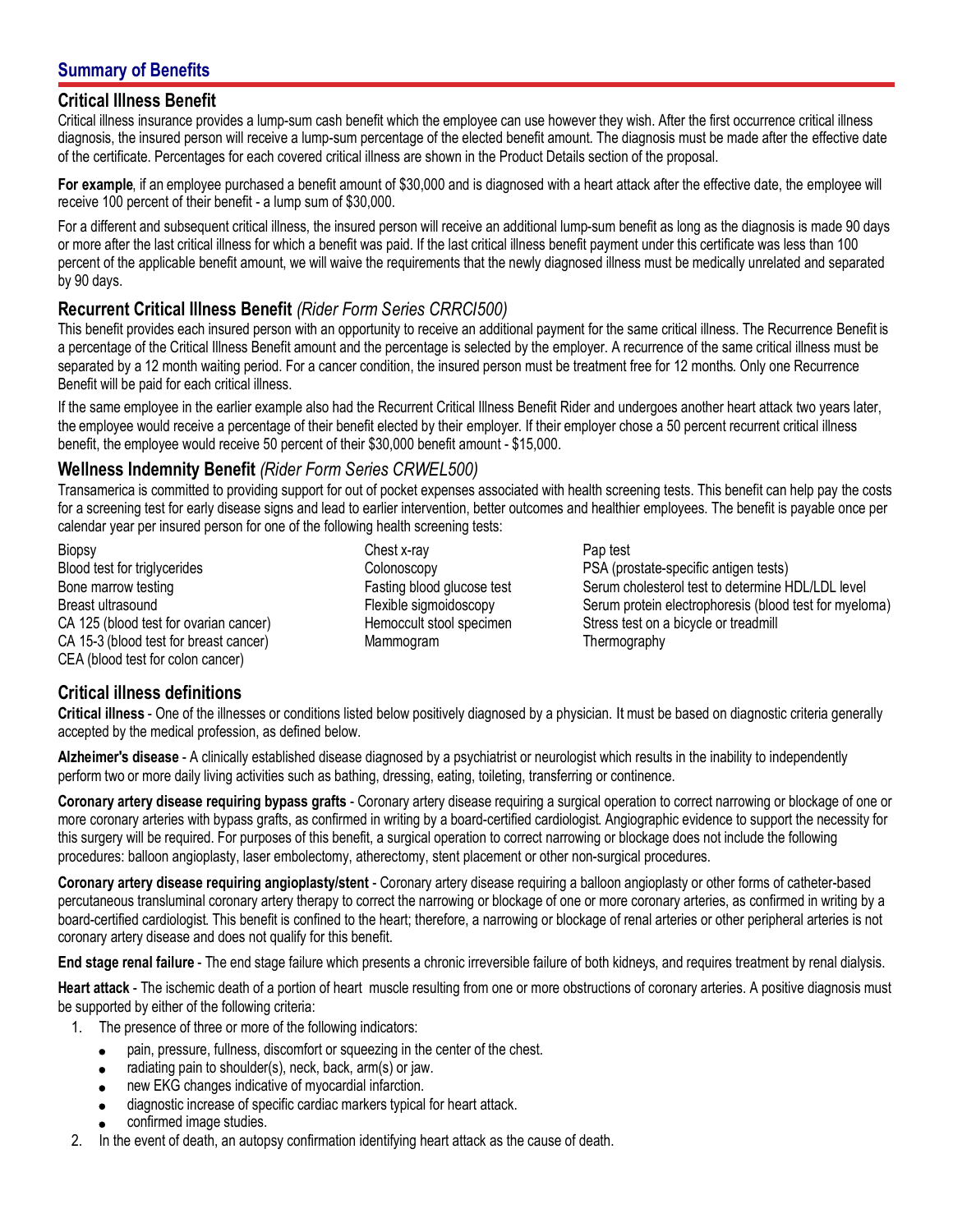## **Summary of Benefits**

**Major organ failure** - The irreversible failure of a heart, lung, pancreas, entire kidney or any combination that a physician determined there is medical evidence to support the complete replacement of such organ with an entire organ from a human donor. It can also be the irreversible failure of an insured person's liver for which a physician has determined that there is medical evidence to support the complete or partial replacement of the liver or liver tissue from a human donor. The transplant need must be due to severe organ disease.

**Miscellaneous diseases** - The following diseases will be considered critical illnesses when diagnosed by a physician: amyotrophic lateral sclerosis (Lou Gehrig's disease), encephalitis/meningitis, rocky mountain spotted fever, typhoid fever, anthrax, cholera, primary sclerosing cholangitis (Walter Payton's disease) or tuberculosis.

**Other specified organ failure** - One of the following occurring independently of any other covered critical illness:

- Loss of sight the total and irreversible loss of all sight in both eyes.  $\bullet$
- Loss of speech the total and permanent loss of the ability to speak.  $\bullet$
- Loss of hearing the total and irreversible loss of hearing in both ears. Hearing loss that can be corrected by using any hearing aid or device  $\bullet$ will not be considered an irreversible loss.

**Stroke** - A cerebrovascular event resulting in permanent neurological damage, including infarction, hemorrhage or embolization of brain tissue from an extracranial source. The diagnosis must be based on:

- Documented neurological deficits; and  $\bullet$
- Confirmatory neuroimaging studies.

Stroke does not include cerebral symptoms due to:

- Transient ischemic attack (TIA).  $\bullet$
- Reversible neurological deficit.  $\bullet$
- Migraine.  $\bullet$
- Cerebral injury resulting from trauma or hypoxia.
- Vascular disease affecting the eye, optic nerve or vestibular functions.

**Invasive cancer** - Cancer evidenced by a malignant tumor and tissue invasion. Invasive cancer does not include pre-malignant conditions or conditions with malignant potential, prostatic cancers which are histologically described as TNM Classification T1 (including T1(a) or T1(b), or of other equivalent or lesser classification), and any malignancy associated with the diagnosis of HIV.

**Carcinoma in situ** - Cancer that stays in its original location, confined to the site without having invaded neighboring tissue.

**Prostate cancer with TNM classification of T1** - Microscopic prostate tumors that are neither palpable nor visible on transrectal ultrasonography.

**Skin cancer** - Basal cell epithelioma or squamous cell carcinoma. Skin cancer does not include malignant melanoma or mycosis fungoides, which are not considered skin cancers.